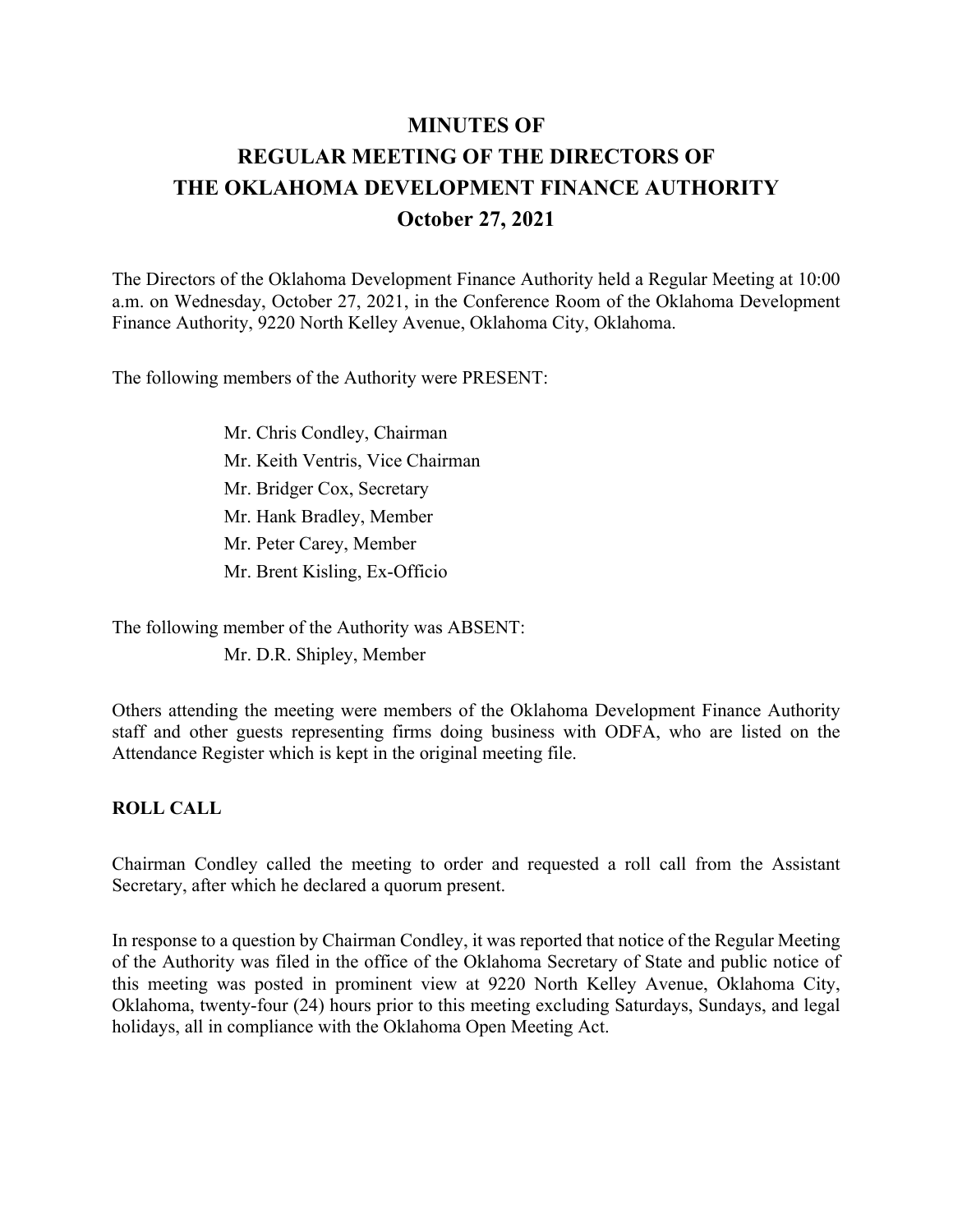Mr. Davis introduced and welcomed the ODFA's new board member Mr. Peter Carey. Mr. Carey will serve a term of 6 years.

Mr. Carey stated that he is happy to be here and that he is looking forward to serving the board.

## **APPROVAL OF MINUTES OF THE MEETING OF SEPTEMBER 29, 2021**

Minutes of the meeting held September 29, 2021, had been sent electronically to the Board Members prior to the meeting and the reading was waived. Mr. Cox made a motion to approve the minutes as transmitted. Mr. Bradley seconded the motion. All members present voted Aye.

#### **FINANCIAL REPORT**

Mr. Davis reported that the trended financials were on pages 10 and 11 of the board packets. The revenue for FY 22 is a little over \$370,000 compared to \$402,000 last year this is an 8% decrease. The expenses were higher at \$285,500 versus \$251,000 and this leaves a net income of \$84,000 compared to \$151,000 a year ago. Mr. Davis stated that this is a significant decrease, but he is not concerned and feels it is due to timing issues. There are several projects that are complete that are pending to close, and the pipeline is full. Mr. Davis looks for the trend to reverse and will be at the FY 21' numbers soon.

Chairman Condley asked if there were any questions or comments concerning the report. Hearing none, he asked if there was a motion. Mr. Cox made a motion to approve the financial report, as presented. Mr. Carey seconded the motion. All members present voted AYE.

## **NEW LOAN APPLICATIONS/PROJECTS**

## **A. Oklahoma Development Finance Authority (ODFA) – \$200,000 Oklahoma Community Economic Development Pooled Finance Act Award (GAMCO), Series 2021**

*Discussion and possible with respect to a resolution acknowledging receipt of a Determination Letter from the Oklahoma Department of Commerce ("ODOC Determination Letter"); implementing the financial incentive described in the ODOC Determination Letter, namely, The Oklahoma Community Economic Development Pooled Finance Act (GAMCO Project), Series 2021, in an aggregate principal amount estimated at \$200,000 (the "Award"); approving and authorizing the execution and delivery of a Funding Agreement and other related documents; and containing additional matters relating thereto.*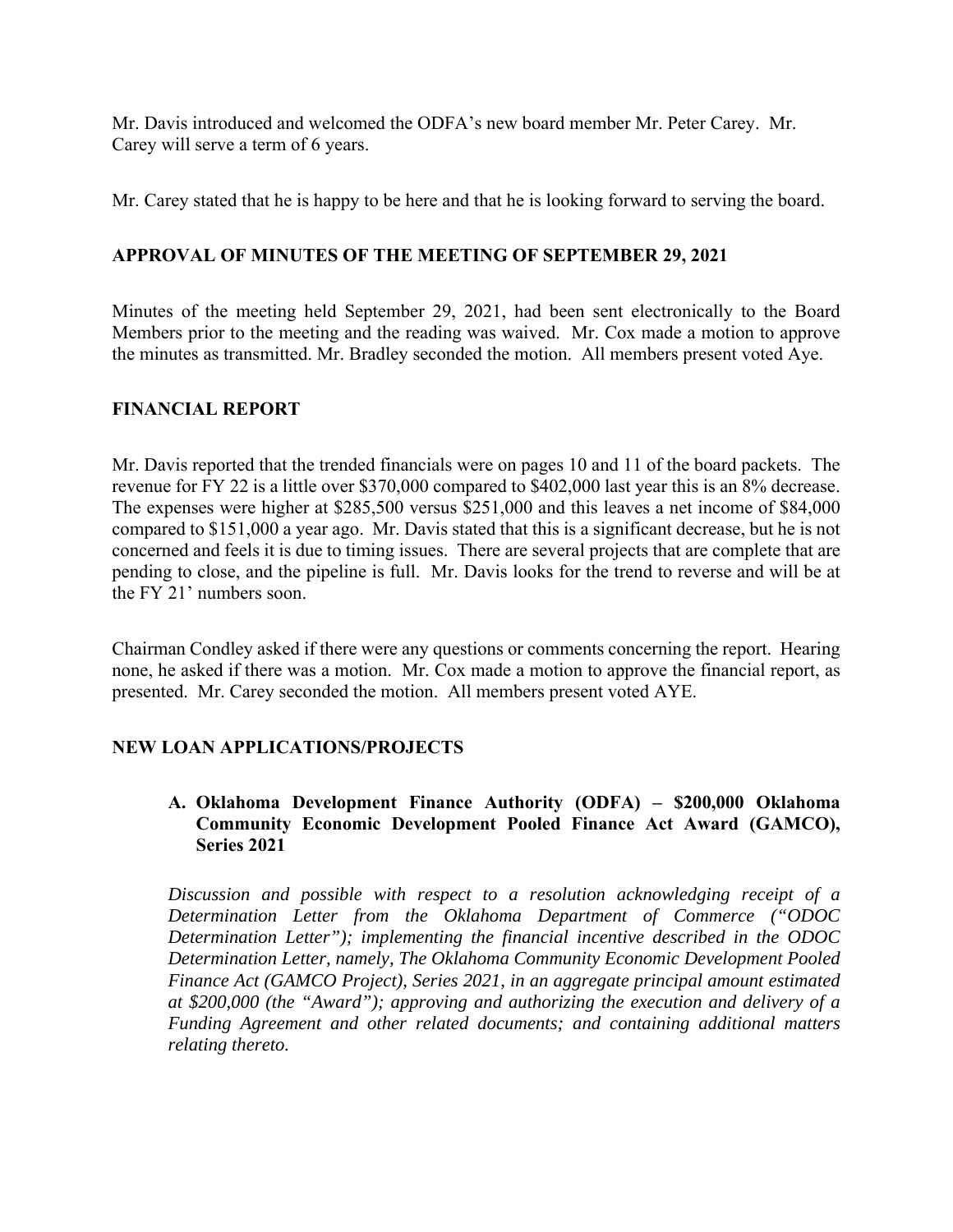Mr. Stoner stated that this item is for a business expansion incentive program award for GAMCO, based in Durant. Mr. Stoner added that Mr. Ketan Jain, the manager will give more background about the company and the project. The incentive program was created in 2009. There have been almost 50 projects that have been completed over the years. The applications, for this program goes through the Oklahoma Department of Commerce and they are evaluated by the research division. That division determines if the project has a net positive benefit to the state. The division looks at the capital investment of a project, as well as the jobs and the impact of these jobs for the community and for the state. The net positive benefit for this project was completed by the research division and a recommendation for \$200,000 award was made, based on a \$1 million project renovation to the facilities. This supports 90 existing employees and creates 15 new jobs in Durant with an average salary of \$40,000. The incentives are paid from withholding taxes of GAMCO employees in Durant. There is no credit from ODFA or the State for this program. Mr. Jain added more information concerning the project. GAMCO has been in business since 1906. GAMCO moved from Gainesville over 30 years ago and specializes in fabrication of commercial stainless steel restroom accessories. GAMCO offers a complete line of stainless-steel grab bars, fold up shower seats, towel dispensers, waste receptacles, toilet tissue holders, hand dryers, mirrors, stainless steel hardware and soap dispensers.

GAMCO will be renovating the office complex at its Durant manufacturing plant. The new office complex will make for more efficient management processes through better space utilization and new collaborative space. In addition to the office space, the new complex will house a large training room, so that the company can more effectively conduct large-scale workforce training. A better trained workforce will enable the company to reduce downtime and work-related injuries and increase production. Supply chain disruptions have negatively impacted the global economy during COVID, and this investment improves the company's resiliency to be more competitive in the global economy.

Mr. Stoner added that this incentive award will be paid off in 2 years and a summary of the project is on page 94 of the board packet.

Mr. Cox made a motion to approve the project. Mr. Ventris seconded the motion. Upon Roll Call, the vote was as follows:

| AYE: | Bradley, Carey, Condley, Cox, Kisling, Ventris |
|------|------------------------------------------------|
| NAY: | <b>NONE</b>                                    |

**B. Oklahoma Development Finance Authority (ODFA) – \$1,500,000 Oklahoma Community Economic Development Pooled Finance Act Award (Berry Global), Series 2021** 

*Discussion and possible with respect to a resolution acknowledging receipt of a Determination Letter from the Oklahoma Department of Commerce ("ODOC Determination Letter"); implementing the financial incentive described in the ODOC*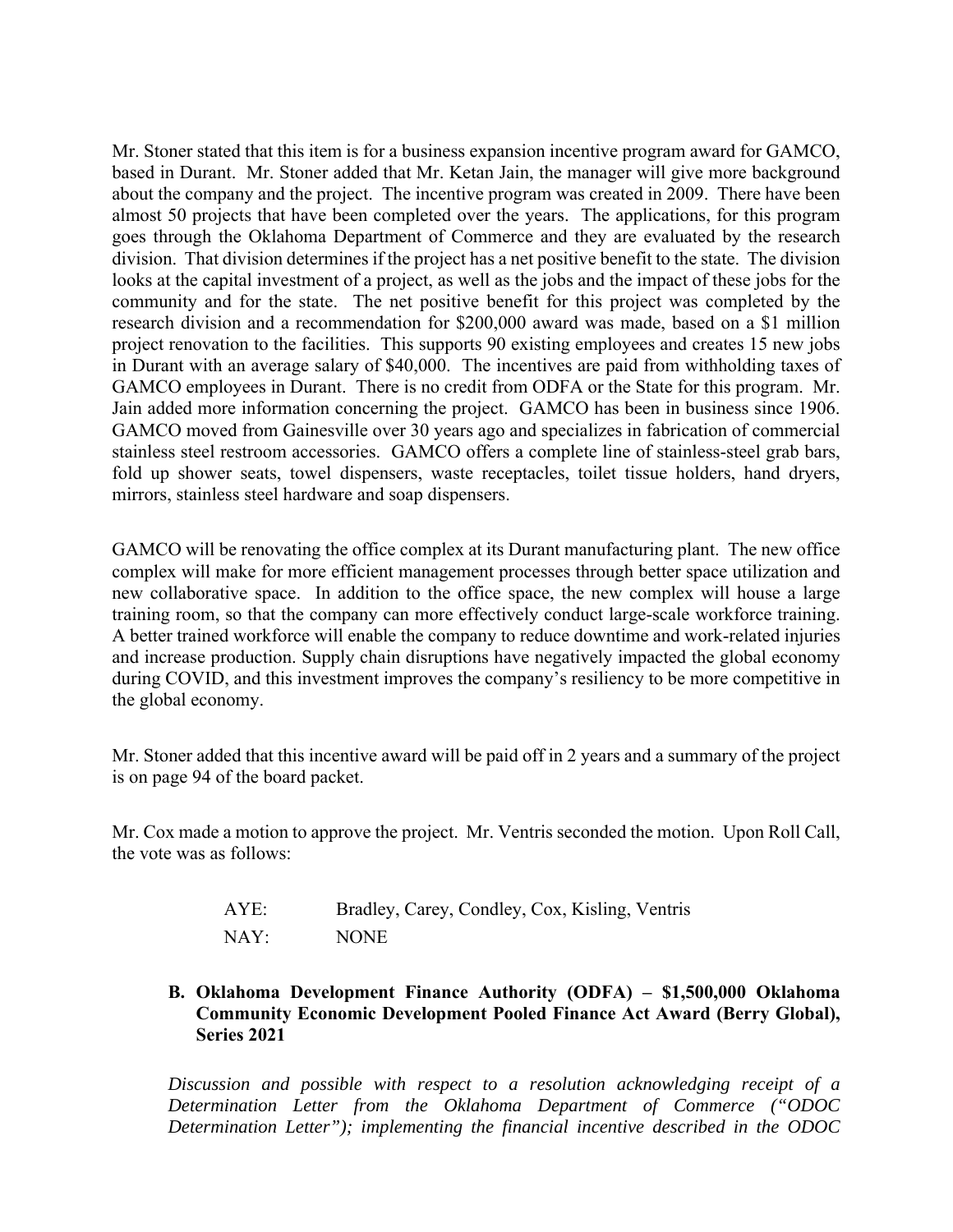*Determination Letter, namely, the Oklahoma Community Economic Development Pooled Finance Act (Berry Global Project), Series 2021, in an aggregate principal amount estimated at \$1,500,000 (the "Award"); approving and authorizing the execution and delivery of a Funding Agreement and other related documents; and containing additional matters relating thereto.* 

Ms. Harris stated that Mr. Andrews with Berry Global was unable to attend the meeting due to a prior engagement. Berry Plastics is in Pryor, Oklahoma, in the MidAmerica facility. It is a division of Berry Global. Berry Plastics creates innovative packing and engineered products. Globally, Berry Plastics has over 47,000 employees in over 295 locations. They are mainly located East of the Mississippi and they do have quite a bit in the Midwest. The Pryor location currently employs over 253 employees. Berry Plastics is expanding this project to include construction of a new building and the installation of two new production lines. In the Fall of 2022 they will be installing two additional production lines to keep up with demand. Ms. Harris stated that she has toured the facility and was impressed with the cleanliness. The production lines will produce shrink wrap targeting a custom plastic and partial service expansion market. The expansion of this site will make the Pryor plant the largest division within Berry Global. This expansion is expected to cost \$29 million and will add 36 new jobs over two years with an average wage of \$47,000 a year. This project has been deemed to have a positive net benefit for the State of Oklahoma. In addition, the Oklahoma Department of Commerce has approved a Business Expansion Incentive Award in the amount of \$1.5 million over the next four years.

Mr. Davis added that the Authority has worked with Berry Plastic in the past at their facility in McAlester around 2012. This facility on the agenda is in Pryor, Oklahoma.

Mr. Ventris made a motion to approve the project. Mr. Cox seconded the motion. Upon Roll Call, the vote was as follows:

| AYE: | Bradley, Carey, Condley, Cox, Kisling, Ventris |
|------|------------------------------------------------|
| NAY: | <b>NONE</b>                                    |

#### **Presentation and possible vote to approve the ODFA audit for fiscal year ended June 30, 2021.**

Mr. Davis introduced the auditor from HBC, Mr. Chris Heim. Mr. Heim thanked the Board for engaging HBC to perform the audit and thanked Mr. Davis and Ms. Dobbins for their help. Mr. Heim hit the highlights of the audit. Mr. Heim went through the management discussion and analysis. Mr. Heim stated that last year the QJIP program was on the books as of June 30, 2020. Right after the year end the assets and liabilities were transferred to the General Fund and the debt was paid down to \$3 million. The current asset line shows a decrease just over \$7 million and that was due to the reduction of the bonds payable of \$6.9 million. The bonds payable under the liabilities decreases \$3 million and the prior year was \$9,999,000. This explains a wash on these two items. The operating fee revenues increased \$100,000 over the prior year. The interest in investment income increased by \$150,000 and that is due to the reduction of the assets. The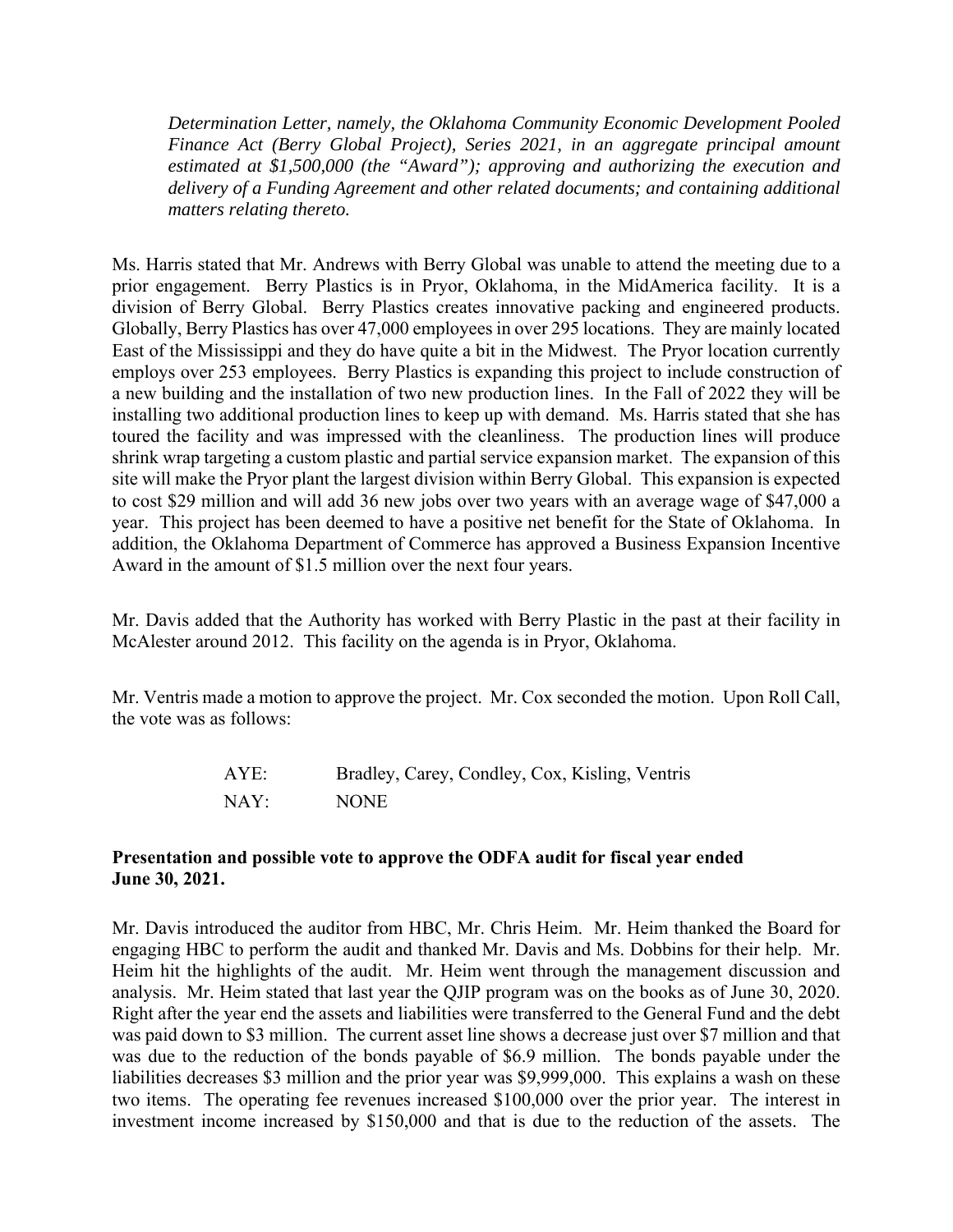operating expenses decreased by \$100,000 in interest expense, also because of the bonds payable. The other operating expenses increased \$50,000. If you look at change in net position which was \$452,000 compared to last year of \$466,000, there are a lot of fluctuations between 2021 and 2020 but the change in net position is comparable to prior year.

Mr. Heim stated that the financial statements presented fairly in all material respects, the financial position of ODFA. This is a clean opinion and the best opinion that can be offered.

This is what the auditors call a by-product of what they do. They are not setting out to set an opinion on internal controls. However, as they go through procedures they determine if what you say your controls are in place. The auditors did not find any deficiencies in ODFA's internal control. In the last paragraph they also look at compliance in any debt agreements, laws, regulations or contracts and they did not find any non-compliance.

Mr. Davis thanked Mrs. Dobbins and Ms. Collier for the work of chasing down document requests and making sure the auditors had all that they needed. Mr. Heim stated that this was also a different year with the change in accountants, so staff did more than normal, and he appreciated it.

Mr. Cox made a motion to approve the audit report. Mr. Ventris seconded the motion. Upon Roll Call, the vote was as follows:

| AYE: | Bradley, Carey, Condley, Cox, Kisling, Ventris |
|------|------------------------------------------------|
| NAY: | <b>NONE</b>                                    |

## **PRESIDENT'S REPORT**

Mr. Davis gave a quick update on the state incentive programs that ODFA administers that are owned by the Oklahoma Department of Commerce. The Business Expansion Incentive Program is a program that has \$200 million capacity. There are 29 active projects that have been approved, closed, and are receiving payments. The outstanding balance of awards to be paid is just under \$44 million and this is about 22% utilization. The Bounce Back program is being wrapped up and this program was a response to the 2020 COVID pandemic. ODFA extended maturities for 32 companies. These companies faced many headwinds and challenges during COVID. Between the Authorities and the Department of Commerce extensions were allowed to the companies to allow them to collect most of their incentives. In August there were \$550,000 in payments made and \$475,000 remains to be collected and disbursed.

The emergency Bounce Back program solution was turned into an annual subscription incentive program called the Oklahoma Innovation Expansion Program. This program is working excellent with \$7.5 million awards. And in the first 120 days, \$3.4 million of payments went out and there is \$3.28 million remaining. This will be an annual program and Mr. Davis does not anticipate any extensions to the contracts under this program. The application window will open again next Spring and he expects the demand to be strong again.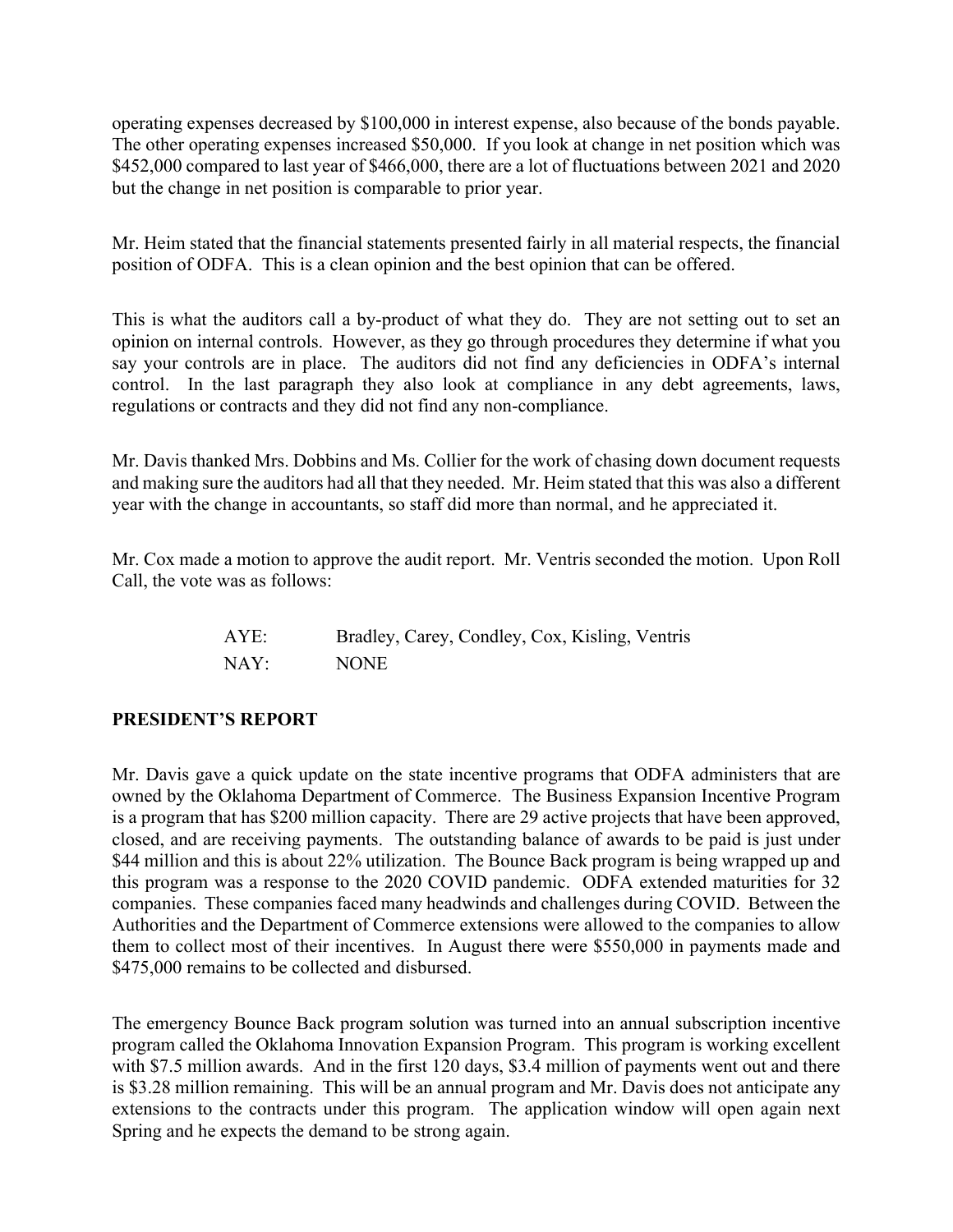Mr. Davis then gave an update on the utility ratepayer relief stating there wasn't anything requiring action at this time. Senate Bill 1050 provided the solution for regulated utilities. OG&E was the first utility that has begun the process with hearings, administrative law judge, corporation commission and the full analysis. There are several articles that have been written as they move through the process. The last article alluded to the fact that the average residential customer will pay \$2 a month for 28 years. It is getting near the end of the process and Mr. Davis continues to have conversations with the financial group and the professional service providers that have been hired, as well as the State Bond Advisor, AG's Office, Corporation Commission to ensure that ODFA is ready when the Corporation Commission makes the decision and provides a financing order. Mr. Davis fully expects to sell the first series of bonds in March. Right now, everything is based off projections, and we won't know until we receive the actual performance and receipts to see if too much or not enough will be collected. Mr. Davis stated that this Board will be asked to approve the authorization of these bonds. Neither the Board or the staff is responsible as to whether the fuel overages are valid or not. All that responsibility resides with the Corporation Commission. ODFA is just the financing mechanism to carry out the financing order with the sole purpose of saving money to the rate payors. Yesterday, Mr. Davis had a conversation with the financial advisor, and he said traditionally, a special purpose vehicle would be created as a bankruptcy remote vehicle, and bonds would be issued through it and carry a credit rating of the utilities and that is how they would recoup fuel overcharges or the convergent of a coal burning plant to a natural gas or install scrubbers on coal burning plant. The rate that the utilities would be able to achieve is in the 8% range, but with this program they will be AAA rated and the interest around  $2 - 3\%$ .

Mr. Cox asked who was carrying the cost right now and Mr. Davis stated that everyone has short term financing right now because they knew as soon as the storm hit, they had to cut the check to the provider. Mr. Davis feels it is probably very large banks that come in and float them for a year. Mr. Davis stated the Authority is not making any decisions on what they should pay or not pay. The Authority's role is to save rate payers money and serve as a conduit issuer.

Mr. Davis stated that his experience at the Student Loan Authority was asset backed securitization and everything with ODFA has been municipal bonds. This is like a hybrid of the two and there has been an inordinate amount of work that has been put into this deal.

Mr. Davis reported that a website has been constructed and it is okutilitybonds.com. The website is designed to generate investor interest and provide information to investors. There will be information about the Authority, disclosure documents and news stories. Mr. Davis stated that he is trying to make this website about investor information as well as public website information. As we move forward the public will be more and more engaged, and this will be a place that they will go to get information. The agendas and minutes for the Authority's Board meeting will be posted on this site. The Board members names are listed on the website.

Senate Bill 1049 was designed to provide a solution for unregulated utilities. Mr. Davis is continuing to work with GRDA's executive leadership. GRDA has shown an interest and they